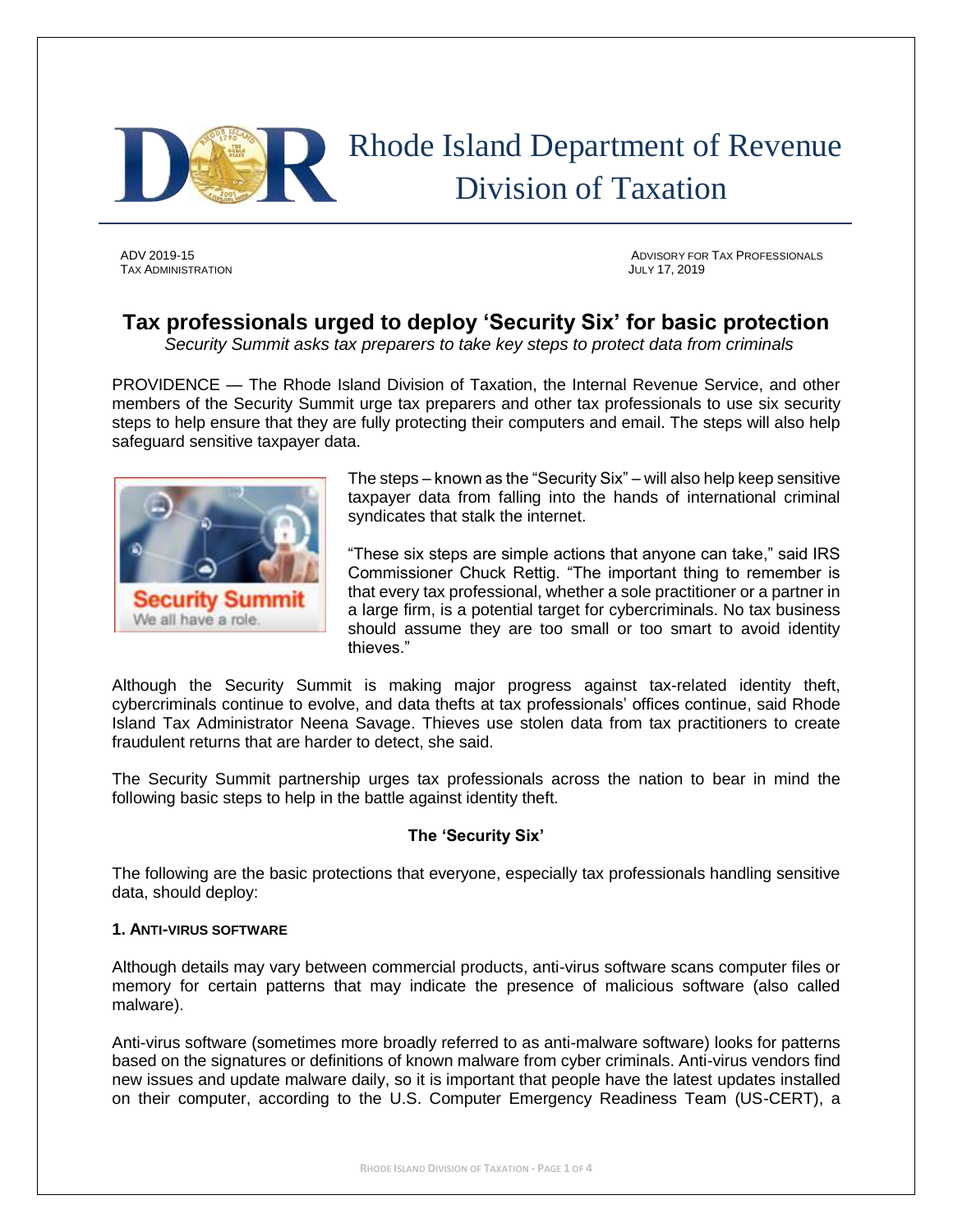division of the Department of Homeland Security. Once users have installed an anti-virus package, they should scan their entire computer periodically by doing:

- **Automatic scans –** Most anti-virus software can be configured to automatically scan specific files or directories in real time and prompt users at set intervals to perform complete scans.
- **Manual scans** If the anti-virus software does not automatically scan new files, users should manually scan files and media received from an outside source before opening them. This manual process includes:



- o Saving and scanning email attachments or web downloads rather than opening them directly from the source.
- $\circ$  Scanning portable media, including CDs and DVDs, for malware before opening files.

Sometimes the software will produce a dialog box with an alert that it has found malware and asks whether users want it to "clean" the file (to remove the malware). In other cases, the software may attempt to remove the malware without asking first.

When selecting an anti-virus package, users should learn about its features, so they know what to expect. Keep security software set to automatically receive the latest updates so that it is always current.

A reminder about spyware, a category of malware intended to steal sensitive data and passwords without the user's knowledge: Strong security software should protect against spyware. But remember: Never click links within pop-up windows, never download "free" software from a pop-up, and never follow email links that offer anti-spyware software. The links and pop-ups may be installing the spyware they claim to be eliminating.

A reminder about phishing emails: A strong security package also should contain anti-phishing capabilities. Never open an email from a suspicious source, click on a link in a suspicious email, or open an attachment – or else you could be a victim of a phishing attack and your data and your clients' data could be compromised.

## **2. FIREWALLS**

Firewalls provide protection against outside attackers by shielding your computer or network from malicious or unnecessary web traffic and preventing malicious software from accessing your systems. Firewalls can be configured to block data from certain suspicious locations or applications while allowing relevant and necessary data through, according to US-CERT.

Firewalls may be broadly categorized as hardware or software. While both have their advantages and disadvantages, the decision to use a firewall is far more important than deciding which type you use:

- **Hardware** Typically called network firewalls, these external devices are positioned between a computer and the internet (or another network connection). Hardware-based firewalls are particularly useful for protecting multiple computers and control the network activity that attempts to pass through them.
- **Software**  Most operating systems include a built-in firewall feature that should be enabled for added protection even if using an external firewall. Firewall software can also be obtained as separate software from a local computer store, software vendor, or ISP. If downloading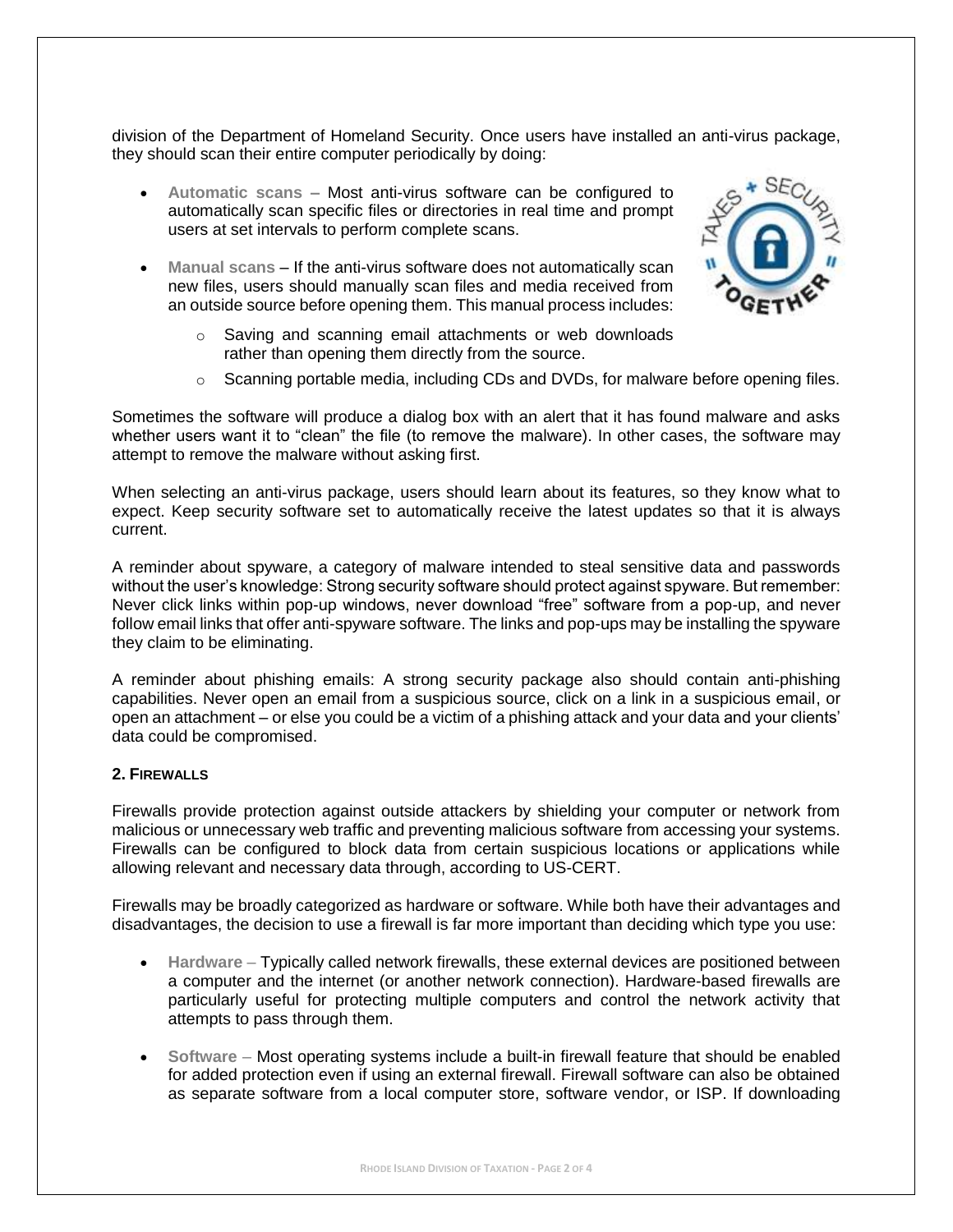firewall software from the internet, make sure it is from a reputable source (such as an established software vendor or service provider) and offered via a secure website.

While properly configured firewalls may be effective at blocking some cyber-attacks, don't be lulled into a false sense of security. Firewalls do not guarantee that a computer will not be attacked. Firewalls primarily help protect against malicious traffic, not against malicious programs (malware), and may not protect the device if the user accidentally installs malware.

However, using a firewall in conjunction with other protective measures (such as anti-virus software and safe computing practices) will strengthen resistance to attacks.

The Security Summit reminds tax pros that antivirus software and firewalls cannot protect data if computer users fall for email phishing scams and divulge sensitive data, such as usernames and passwords. The Summit reminds the tax community that users, not the software, is the firstline of defense in protecting taxpayer data.

#### **3. TWO-FACTOR AUTHENTICATION**

Many email providers now offer customers twofactor authentication protections to access email accounts. Tax professionals should always use this **About the Security Summit**

The Security Summit consists of the IRS, state tax agencies, and the tax community - including tax preparation firms, software developers, processors of payroll and tax financial products, tax professional organizations, and financial institutions.

Partners in the Security Summit work together to combat identity theft and fight other scams to protect the nation's taxpayers.

option to prevent their accounts from being taken over by cybercriminals and putting their clients and colleagues at risk.

Two-factor authentication helps by adding an extra layer of protection beyond a password. Often twofactor authentication means the returning user must enter credentials (username and password) plus another step, such as entering a security code sent via text to a mobile phone. The idea is that a thief may be able to steal the username and password but it's highly unlikely they also would have a user's mobile phone to receive a security code and complete the process.

The use of two-factor authentication and even three-factor authentication is on the rise, and tax preparers should always opt for a multi-factor authentication protection when it is offered, whether on an email account or tax software account or any password-protected product. IRS Secure Access, which protects IRS, gov tools including e-Services, is an example of two-factor authentication. Tax pros can check their email account settings to see if the email provider offers two-factor protections.

#### **4. BACKUP SOFTWARE/SERVICES**

Critical files on computers should routinely be backed up to external sources. This means a copy of the file is made and stored either online as part of a cloud storage service or similar product. Or, a copy of the file is made to an external disk, such as an external hard drive that now comes with multiple terabytes of storage capacity. Tax professionals should ensure that taxpayer data that is backed up also is encrypted – for the safety of the taxpayer and the tax pro.